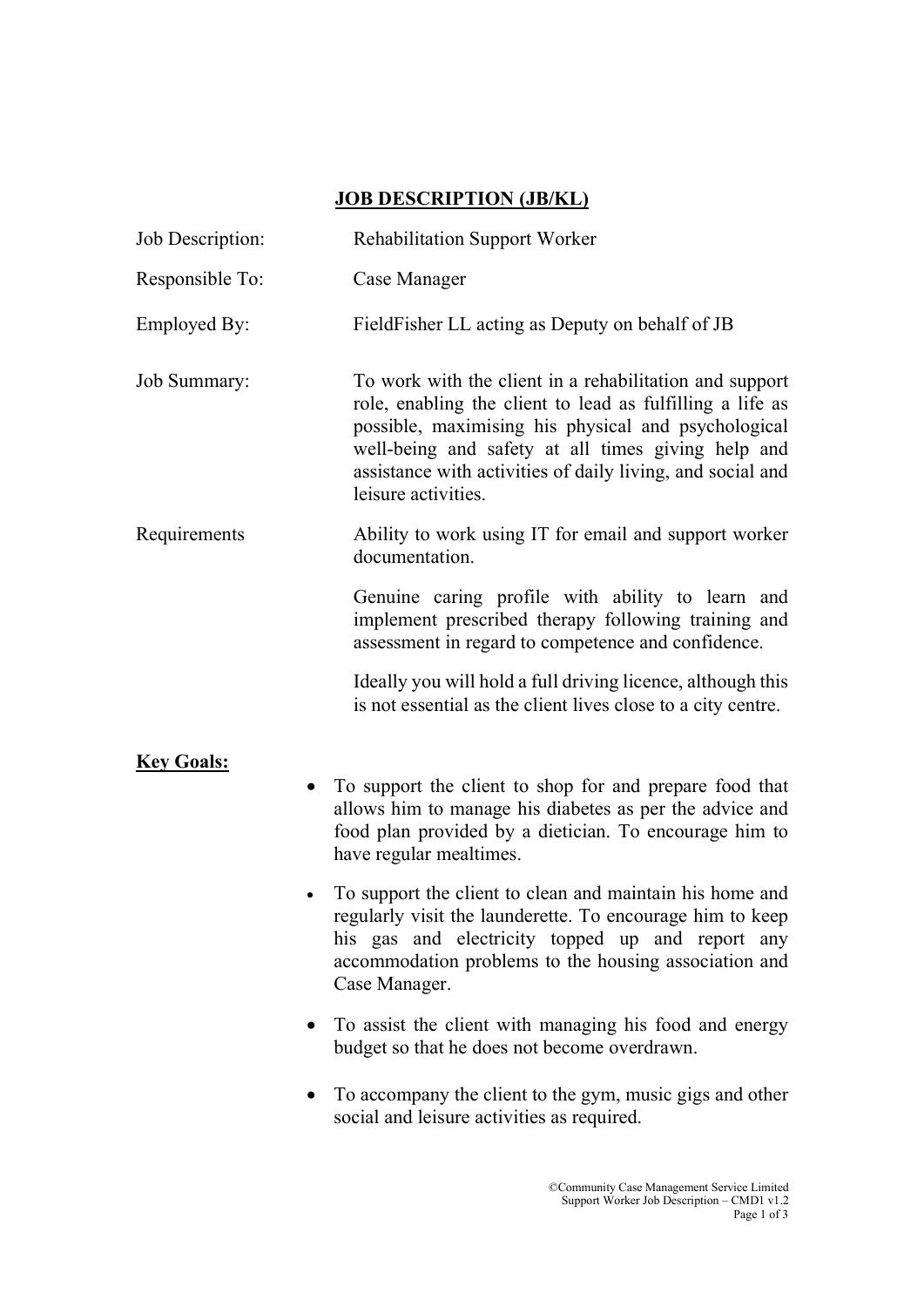| $\bullet$    | Generally, to work on an active programme of support to<br>include a range of activities previously prescribed by<br>treating therapists.                                                                                                                                              |
|--------------|----------------------------------------------------------------------------------------------------------------------------------------------------------------------------------------------------------------------------------------------------------------------------------------|
|              | To escort the client to medical, therapy and other<br>appointments as required.                                                                                                                                                                                                        |
|              | Respect the need for confidentiality when the client speaks<br>on matters of a private and personal nature.                                                                                                                                                                            |
|              | Enable the client to make choices and decisions whenever<br>possible.                                                                                                                                                                                                                  |
| $\bullet$    | Read and keep updated with all CCMS policies and<br>procedures.                                                                                                                                                                                                                        |
| Pay Monthly: | A form will be forwarded to you for completion<br>regarding details required. Hours will be collected on<br>order to be sent to payroll before the last Friday in the<br>month. You will be paid by cheque/BACS for the 1st of<br>each month or as soon as can be arranged thereafter. |
| Contract:    | There will be a three-month probationary period with a<br>formal appraisal three months thereafter.                                                                                                                                                                                    |
|              | Initially a letter of appointment will be given, which<br>will contain your holiday entitlement,<br>sickness<br>arrangements, hourly rate etc.                                                                                                                                         |
| Liaison:     | All support workers must attend meetings with the Case<br>Manager from time to time. You will receive payment<br>for attending meetings or training sessions if not on duty<br>at the time and these can be done sometimes by video<br>conference.                                     |